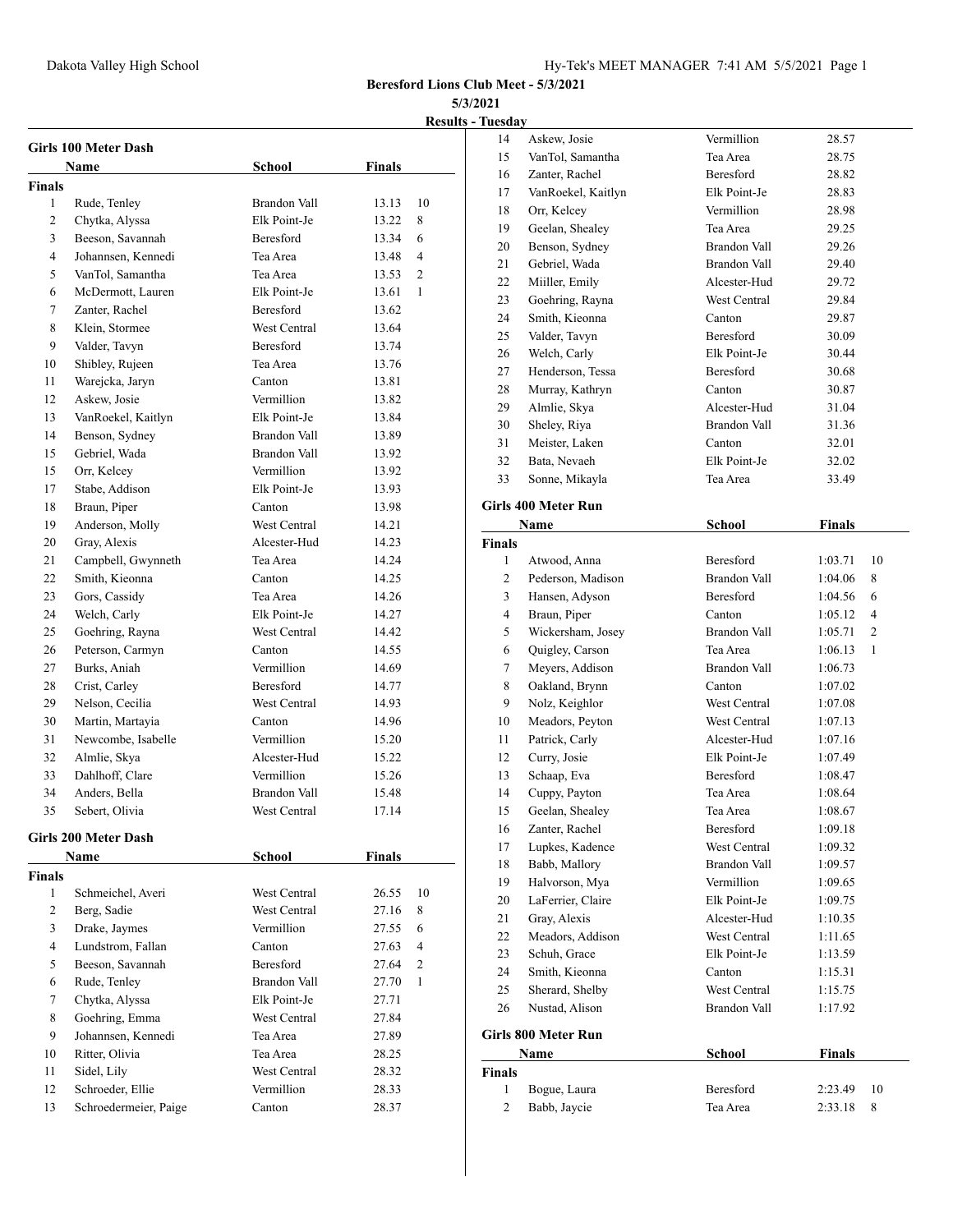**5/3/2021**

| <b>Results - Tuesdav</b> |  |
|--------------------------|--|
|                          |  |

|               | Finals  (Girls 800 Meter Run) |                     |               |    |
|---------------|-------------------------------|---------------------|---------------|----|
|               | <b>Name</b>                   | <b>School</b>       | Finals        |    |
| 3             | Wentzy, Katie                 | <b>Brandon Vall</b> | 2:37.89       | 6  |
| 4             | Hansen, Adyson                | <b>Beresford</b>    | 2:38.32       | 4  |
| 5             | West, Haidyn                  | Tea Area            | 2:40.94       | 2  |
| 6             | Jarding, Jazelle              | West Central        | 2:41.16       | 1  |
| 7             | Anderson, Lydia               | Vermillion          | 2:41.47       |    |
| 8             | Serck, Ella                   | Alcester-Hud        | 2:41.69       |    |
| 9             | LaFerrier, Ella               | Elk Point-Je        | 2:41.79       |    |
| 10            | McDonald, Ellie               | West Central        | 2:42.42       |    |
| 11            | VanOverbeke, Tessa            | West Central        | 2:43.08       |    |
| 12            | Nelson, Clara                 | West Central        | 2:44.34       |    |
| 13            | Halvorson, Mya                | Vermillion          | 2:46.56       |    |
| 14            | Babb, Mallory                 | Brandon Vall        | 2:46.74       |    |
| 15            | Nearman, Hannah               | Elk Point-Je        | 2:50.21       |    |
| 16            | Larson, Hadley                | West Central        | 2:50.94       |    |
| 17            | Nordyke, Rylee                | Vermillion          | 2:51.01       |    |
| 18            | Stansbury, Grace              | Tea Area            | 2:53.88       |    |
| 19            | McGuckin, Samantha            | Tea Area            | 2:56.56       |    |
| 20            | Ritter, Ellie                 | Tea Area            | 2:58.40       |    |
| 21            | Gray, Alexis                  | Alcester-Hud        | 2:59.05       |    |
| 22            | Perez-Paulin, Hedy            | Vermillion          | 3:00.64       |    |
| 23            | Stark, Joey                   | Elk Point-Je        | 3:35.00       |    |
|               | Girls 1600 Meter Run          |                     |               |    |
|               | <b>Name</b>                   | School              | Finals        |    |
| <b>Finals</b> |                               |                     |               |    |
| $\mathbf{1}$  | Wentzy, Katie                 | Brandon Vall        | 5:55.60       | 10 |
| 2             | Serck, Ella                   | Alcester-Hud        | 6:04.72       | 8  |
| 3             | Jorgenson, Karley             | Canton              | 6:15.77       | 6  |
| 4             | Borns, Aubrey                 | West Central        | 6:18.25       | 4  |
| 5             | Stallman, Reagan              | West Central        | 6:22.08       | 2  |
| 6             | Formisano, Olivia             | Vermillion          | 6:27.35       | 1  |
| 7             | Meyer, Peyton                 | Alcester-Hud        | 6:31.31       |    |
| 8             | Rolfson, Sayda                | West Central        | 6:31.48       |    |
| 9             | Kunz, Kaylyn                  | West Central        | 6:34.73       |    |
| 10            | Caffrey, Ryenn                | West Central        | 6:34.85       |    |
| 11            | Korver, Haley                 | Tea Area            | 6:34.96       |    |
| 12            | Nordyke, Rylee                | Vermillion          | 6:41.09       |    |
| 13            | Himanga, Destiny              | Beresford           | 6:44.39       |    |
| 14            | Perez-Paulin, Hedy            | Vermillion          | 7:02.39       |    |
| 15            | Stark, Madison                | Elk Point-Je        | 7:25.13       |    |
| 16            | Calamanco, Rosie              | Elk Point-Je        | 7:42.64       |    |
| 17            | Beck, Morgan                  | <b>Brandon Vall</b> | 7:58.60       |    |
|               |                               |                     |               |    |
|               | Girls 3200 Meter Run          |                     |               |    |
|               | Name                          | School              | <b>Finals</b> |    |
| <b>Finals</b> |                               |                     |               |    |
| 1             | Merriman, Ella                | Beresford           | 12:59.97      | 10 |
| 2             | Gannon, Grace                 | Canton              | 13:13.87      | 8  |
| 3             | Engbarth, Gabrielle           | Beresford           | 13:16.57      | 6  |
| 4             | Radigan, Callie               | Vermillion          | 13:28.18      | 4  |
| 5             | Johnson, Elizabeth            | West Central        | 13:44.88      | 2  |
| 6             | Caffrey, Drew                 | West Central        | 13:46.98      | 1  |
| 7             | Decker, Lydia                 | Tea Area            | 14:04.41      |    |
| 8             | Nelson, Josie                 | Canton              | 14:05.98      |    |
|               |                               |                     |               |    |

| 9              | Meyer, Peyton                  | Alcester-Hud        | 14:10.76      |    |
|----------------|--------------------------------|---------------------|---------------|----|
| 10             | Schroder, Sara                 | Canton              | 14:39.23      |    |
|                |                                |                     |               |    |
|                | <b>Girls 100 Meter Hurdles</b> |                     |               |    |
|                | Name                           | School              | Finals        |    |
| Finals         |                                |                     |               |    |
| 1              | Schmeichel, Averi              | West Central        | 14.97         | 10 |
| 2              | Lundstrom, Fallan              | Canton              | 16.19         | 8  |
| 3              | McDermott, Lauren              | Elk Point-Je        | 17.68         | 6  |
| $\overline{4}$ | Peterson, Stella               | Tea Area            | 17.75         | 4  |
| 5              | Farley, Lucy                   | Beresford           | 17.76         | 2  |
| 6              | Schmitz, Cera                  | Elk Point-Je        | 17.92         | 1  |
| 7              | Warejcka, Jaryn                | Canton              | 18.26         |    |
| 8              | Wills, Addyson                 | Beresford           | 18.28         |    |
| 9              | Schroder, Sara                 | Canton              | 18.65         |    |
| 10             | Twedt, Cassie                  | Beresford           | 19.05         |    |
| 11             | Wreidt, Nicole                 | Elk Point-Je        | 19.55         |    |
| 12             | Kiir, Abok                     | Brandon Vall        | 19.67         |    |
| 13             | Lothrop, Kiana                 | Canton              | 19.92         |    |
| 14             | Baatz, Maddie                  | Tea Area            | 19.93         |    |
| 15             | Portillo, Gladys               | Brandon Vall        | 20.18         |    |
| 16             | Wendel, Jersey                 | Elk Point-Je        | 20.28         |    |
| 17             | Johnson, Macy                  | Beresford           | 20.49         |    |
| 18             | Lyle, Larissa                  | Beresford           | 21.11         |    |
|                |                                |                     |               |    |
|                | <b>Girls 300 Meter Hurdles</b> |                     |               |    |
|                | Name                           | School              | Finals        |    |
| <b>Finals</b>  |                                |                     |               |    |
| 1              | Lundstrom, Fallan              | Canton              | 51.28         | 10 |
| 2              | Kint, Allison                  | Tea Area            | 52.99         | 8  |
| 3              | Stroh, Jayaunna                | Brandon Vall        | 54.51         | 6  |
| $\overline{4}$ | Wreidt, Nicole                 | Elk Point-Je        | 55.03         | 4  |
| 5              | Baatz, Maddie                  | Tea Area            | 55.09         | 2  |
| 6              | Warejcka, Jaryn                | Canton              | 56.03         | 1  |
| 7              | Wills, Addyson                 | <b>Beresford</b>    | 56.41         |    |
| 8              | Farley, Lucy                   | <b>Beresford</b>    | 56.57         |    |
| 9              | Stabe, Addison                 | Elk Point-Je        | 56.64         |    |
| 10             | Peterson, Stella               | Tea Area            | 56.74         |    |
| 11             | Twedt, Cassie                  | Beresford           | 57.40         |    |
| 12             | Schroder, Sara                 | Canton              | 57.44         |    |
| 13             | Schulz, Amber                  | Vermillion          | 57.54         |    |
| 14             | Lyle, Larissa                  | Beresford           | 58.62         |    |
| 15             | Evans, Harper                  | West Central        | 59.49         |    |
| 16             | Portillo, Gladys               | <b>Brandon Vall</b> | 1:00.80       |    |
| ---            | Kiir, Abok                     | Brandon Vall        | DQ            |    |
|                |                                |                     |               |    |
|                | Girls 4x100 Meter Relay        |                     |               |    |
|                | Team                           | Relay               | <b>Finals</b> |    |
| <b>Finals</b>  |                                |                     |               |    |
| 1              | West Central                   | А                   | 51.57         | 10 |
|                | 1) VanOverbeke, Jada           | 2) Sidel, Lily      |               |    |
|                | 3) Goehring, Emma              | 4) Berg, Sadie      |               |    |
| 2              | Tea Area                       | А                   | 52.89         | 8  |
|                | 1) Ritter, Olivia              | 2) Geelan, Shealey  |               |    |
|                | 3) Johannsen, Kennedi          | 4) VanTol, Samantha |               |    |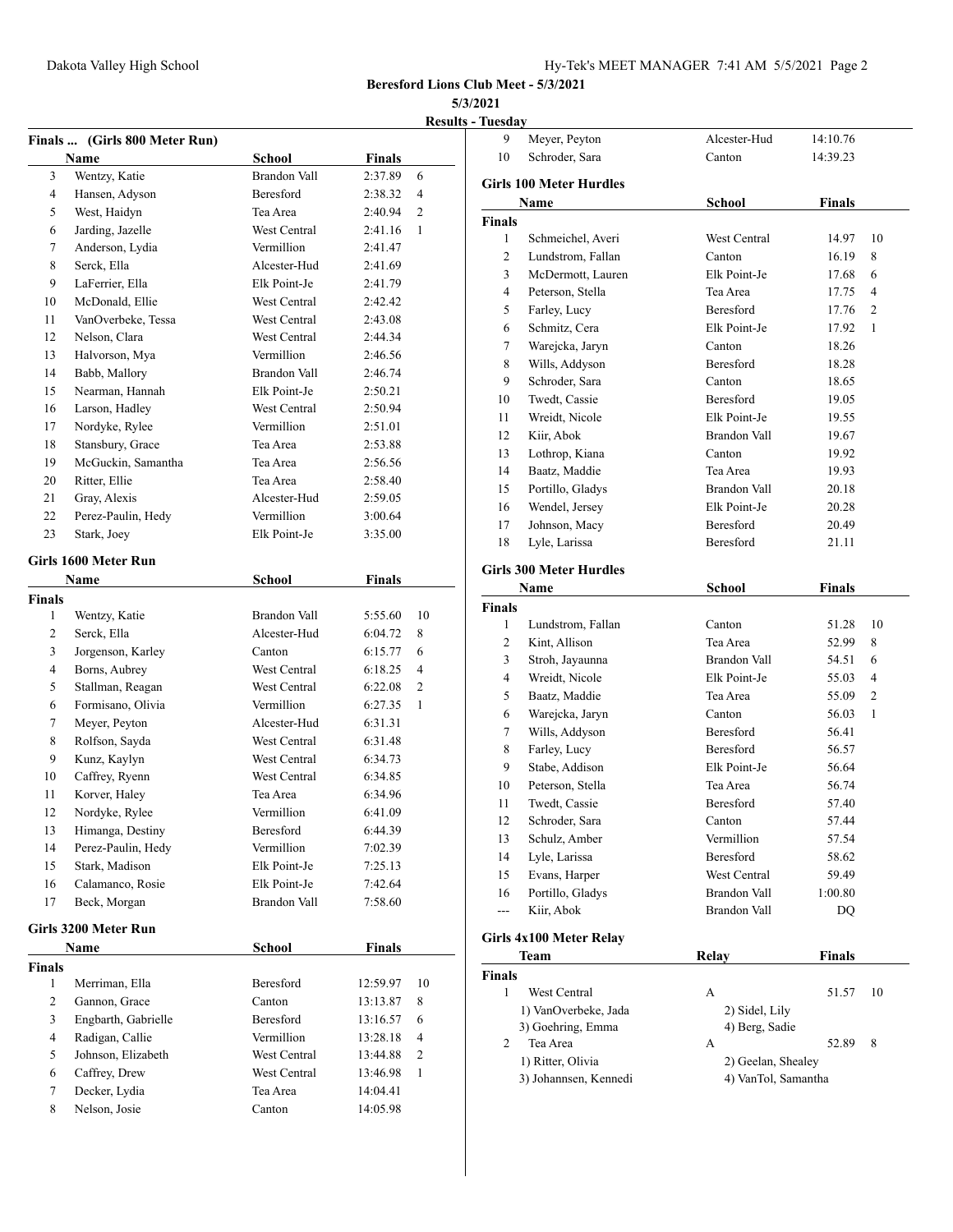**Results - Tue** 

|        |                                   |              |                       | <u>inesults -</u> |
|--------|-----------------------------------|--------------|-----------------------|-------------------|
|        | Finals  (Girls 4x100 Meter Relay) |              |                       |                   |
|        | Team                              | Relay        | Finals                |                   |
| 3      | Elk Point-Jefferson               | A            | 53.66                 | 6                 |
|        | 1) McDermott, Lauren              |              | 2) Wreidt, Nicole     |                   |
|        | 3) Stabe, Addison                 |              | 4) Chytka, Alyssa     |                   |
| 4      | Canton                            | A            | 57.45                 | 4                 |
|        | 1) Schroder, Sara                 |              | 2) Murray, Kathryn    |                   |
|        | 3) Martin, Martayia               |              | 4) Smith, Kieonna     |                   |
| 5      | Beresford                         | A            | 58.36                 | 2                 |
|        | 1) Seivert, Lily                  |              | 2) Merrigan, Keely    |                   |
|        | 3) Collins, Jaycie                |              | 4) Crist, Carley      |                   |
| 6      | <b>Brandon Valley</b>             | А            | 59.56                 | 1                 |
|        | 1) Mosley-Schipper, Bailey        |              | 2) Anders, Bella      |                   |
|        | 3) Bartek, Hanna                  |              | 4) Pelletier, Marie   |                   |
|        |                                   |              |                       |                   |
|        | Girls 4x200 Meter Relay           |              |                       |                   |
|        | Team                              | Relay        | <b>Finals</b>         |                   |
| Finals |                                   |              |                       |                   |
| 1      | Canton                            | А            | 1:53.10               | 10                |
|        | 1) Schroedermeier, Paige          |              | 2) Braun, Piper       |                   |
|        | 3) Jaacks, Avayla                 |              | 4) Lundstrom, Fallan  |                   |
| 2      | West Central                      | А            | 1:54.88               | 8                 |
|        | 1) Goehring, Emma                 |              | 2) Anderson, Molly    |                   |
|        | 3) Nolz, Keighlor                 |              | 4) VanOverbeke, Jada  |                   |
| 3      | Elk Point-Jefferson               | А            | 1:56.38               | 6                 |
|        | 1) Stabe, Addison                 |              | 2) Curry, Josie       |                   |
|        | 3) Schmitz, Linley                |              | 4) Chytka, Alyssa     |                   |
| 4      | Tea Area                          | А            | 2:01.21               | 4                 |
|        | 1) Campbell, Gwynneth             |              | 2) Korver, Brooklyn   |                   |
|        | 3) McKinney, Kendra               |              | 4) Froendt, Emily     |                   |
| 5      | Beresford                         | А            | 2:01.33               | 2                 |
|        | 1) Fickbohm, Irelyn               |              | 2) Wills, Addyson     |                   |
|        | 3) Twedt, Cassie                  |              | 4) Nelson, Brynn      |                   |
| 6      | Vermillion                        | А            | 2:04.17               | 1                 |
|        | 1) Burks, Aniah                   |              | 2) Newcombe, Isabelle |                   |
|        | 3) Dahlhoff, Emma                 |              | 4) Schulz, Amber      |                   |
| 7      | <b>Brandon Valley</b>             | А            | 2:06.93               |                   |
|        | 1) Mosley-Schipper, Bailey        |              | 2) Swenson, Kaelynn   |                   |
|        | 3) Bartek, Hanna                  |              | 4) Pelletier, Marie   |                   |
|        |                                   |              |                       |                   |
|        | Girls 4x400 Meter Relay           |              |                       |                   |
|        | Team                              | <b>Relay</b> | <b>Finals</b>         |                   |
| Finals |                                   |              |                       |                   |
| 1      | Beresford                         | А            | 4:21.71               | 10                |
|        | 1) Atwood, Anna                   |              | 2) Hansen, Adyson     |                   |
|        | 3) Schaap, Eva                    |              | 4) Bogue, Laura       |                   |
| 2      | Canton                            | A            | 4:29.14               | 8                 |
|        | 1) Oakland, Brynn                 |              | 2) Peterson, Carmyn   |                   |
|        | 3) Jaacks, Avayla                 |              | 4) Braun, Piper       |                   |
| 3      | Tea Area                          | А            | 4:32.75               | 6                 |
|        | 1) West, Haidyn                   |              | 2) Vasecka, Katie     |                   |
|        | 3) Geelan, Shealey                |              | 4) Quigley, Carson    |                   |
|        |                                   |              |                       |                   |
| 4      | Elk Point-Jefferson               | А            | 4:35.42               | 4                 |
|        | 1) Schmitz, Linley                |              | 2) LaFerrier, Claire  |                   |

| Tuesday       |                                 |              |                              |               |    |
|---------------|---------------------------------|--------------|------------------------------|---------------|----|
| 5             | West Central                    | А            |                              | 4:36.24       | 2  |
|               | 1) Lupkes, Kadence              |              | 2) Anderson, Melissa (Missy) |               |    |
|               | 3) Anderson, Molly              |              | 4) Nolz, Keighlor            |               |    |
| 6             | Brandon Valley                  | А            |                              | 4:38.21       | 1  |
|               |                                 |              |                              |               |    |
|               | 1) Meyers, Addison              |              | 2) Wickersham, Josey         |               |    |
|               | 3) Pederson, Madison            |              | 4) Nustad, Alison            |               |    |
|               | Girls 4x800 Meter Relay         |              |                              |               |    |
|               |                                 |              |                              |               |    |
|               | Team                            | Relay        |                              | Finals        |    |
| <b>Finals</b> |                                 |              |                              |               |    |
| 1             | Tea Area                        | А            |                              | 10:47.22      | 10 |
|               | 1) West, Haidyn                 |              | 2) Stansbury, Grace          |               |    |
|               | 3) Kenyon, Aubrey               |              | 4) Babb, Jaycie              |               |    |
| 2             | Vermillion                      | А            |                              | 10:55.42      | 8  |
|               | 1) Anderson, Lydia              |              | 2) Halvorson, Mya            |               |    |
|               | 3) Radigan, Callie              |              | 4) Barta, Taeli              |               |    |
| 3             | Elk Point-Jefferson             | А            |                              | 10:57.79      | 6  |
|               | 1) LaFerrier, Claire            |              | 2) Curry, Josie              |               |    |
|               | 3) Nearman, Hannah              |              | 4) LaFerrier, Ella           |               |    |
| 4             | Canton                          | А            |                              | 11:04.79      | 4  |
|               |                                 |              |                              |               |    |
|               | 1) Mastalir, Rachel             |              | 2) Braun, Corrine            |               |    |
|               | 3) Nelson, Josie                |              | 4) Oakland, Brynn            |               |    |
| 5             | <b>Beresford</b>                | А            |                              | 11:50.88      | 2  |
|               | 1) Schaap, Eva                  |              | 2) Collins, Kylee            |               |    |
|               | 3) Henderson, Tessa             |              | 4) Himanga, Destiny          |               |    |
|               |                                 |              |                              |               |    |
|               | <b>Girls 1600 Sprint Medley</b> |              |                              |               |    |
|               | Team                            | <b>Relay</b> |                              | Finals        |    |
| <b>Finals</b> |                                 |              |                              |               |    |
| 1             | Vermillion                      | А            |                              | 4:41.78       | 10 |
|               | 1) Schroeder, Ellie             |              | 2) Drake, Jaymes             |               |    |
|               | 3) Cleveland, Jenaya            |              | 4) Barta, Taeli              |               |    |
| 2             | Canton                          | А            |                              | 4:59.28       | 8  |
|               | 1) Jaacks, Avayla               |              | 2) Peterson, Carmyn          |               |    |
|               | 3) Meister, Laken               |              | 4) Mastalir, Rachel          |               |    |
| 3             | West Central                    | А            |                              | 5:02.75       | 6  |
|               | 1) Klein, Stormee               |              | 2) Bornitz, Lily             |               |    |
|               | 3) Anderson, Melissa (Missy)    |              | 4) Cain, Abbie               |               |    |
|               | Beresford                       |              |                              |               |    |
| 4             |                                 | А            |                              | 5:07.57       | 4  |
|               | 1) Collins, Jaycie              |              | 2) Crist, Carley             |               |    |
|               | 3) Valder, Tavyn                |              | 4) Collins, Kylee            |               |    |
| 5             | Elk Point-Jefferson             | А            |                              | 5:35.16       | 2  |
|               | 1) Peed, Grace                  |              | 2) Colt, Alicen              |               |    |
|               | 3) Schuh, Grace                 |              | 4) Stark, Madison            |               |    |
| 6             | <b>Brandon Valley</b>           | А            |                              | 5:44.81       | 1  |
|               | 1) Anders, Bella                |              | 2) Bartek, Hanna             |               |    |
|               | 3) Mosley-Schipper, Bailey      |              | 4) Beck, Morgan              |               |    |
|               |                                 |              |                              |               |    |
|               | Girls High Jump                 |              |                              |               |    |
|               | Name                            |              | School                       | <b>Finals</b> |    |
| Finals        |                                 |              |                              |               |    |
| 1             | Stroh, Jayaunna                 |              | <b>Brandon Vall</b>          | J4-11.00      | 10 |
| 2             | Vasecka, Katie                  |              | Tea Area                     | J4-11.00      | 8  |
|               |                                 |              | Beresford                    |               |    |
| 3             | Rhody, Jade                     |              |                              | J4-09.00      | 6  |
| 4             | Sheley, Riya                    |              | Brandon Vall                 | J4-09.00      | 4  |
| 5             | Wickersham, Josey               |              | Brandon Vall                 | J4-07.00      | 2  |
|               |                                 |              |                              |               |    |
|               |                                 |              |                              |               |    |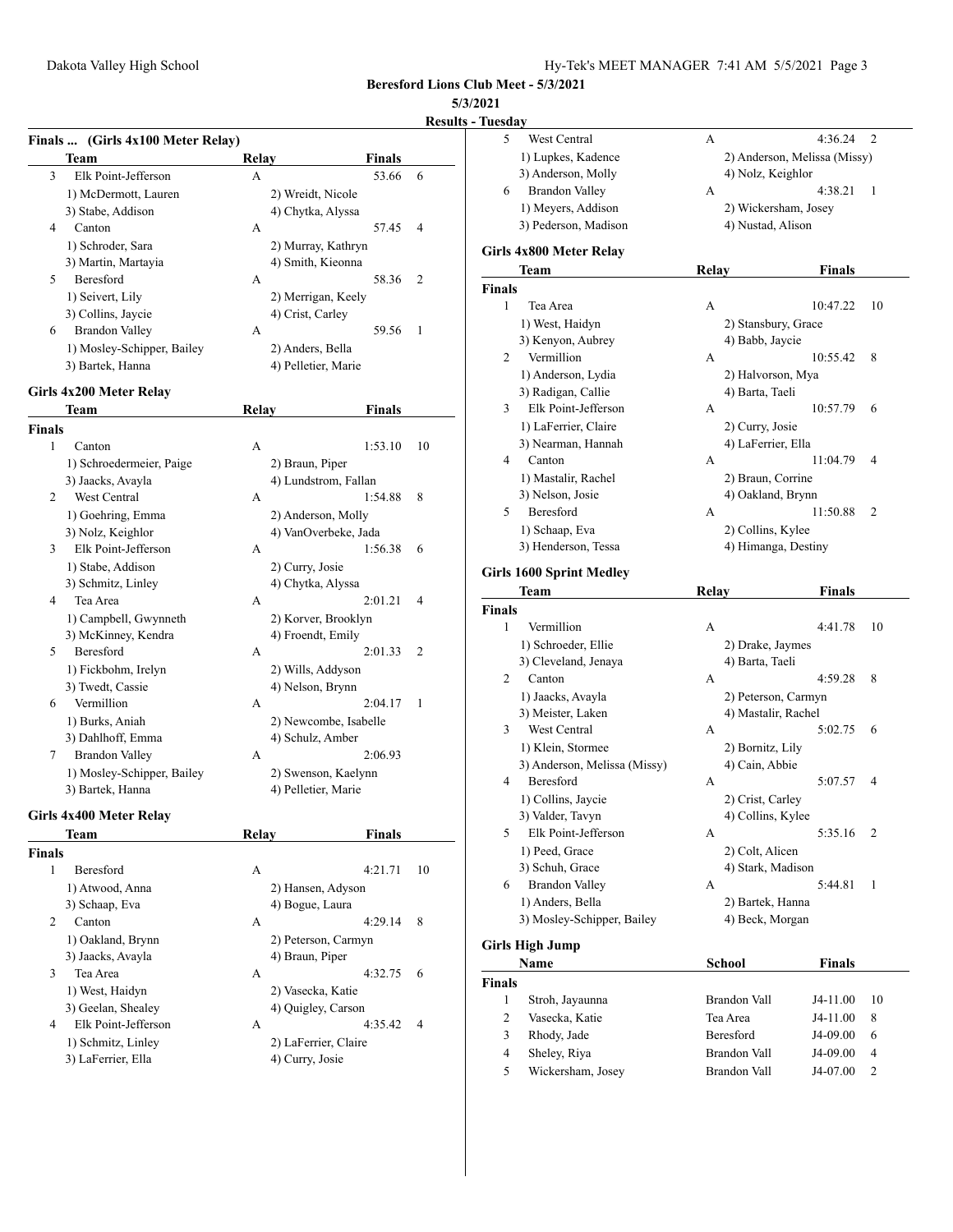| Hy-Tek's MEET MANAGER 7:41 AM 5/5/2021 Page 4 |  |  |  |
|-----------------------------------------------|--|--|--|
|-----------------------------------------------|--|--|--|

## **5/3/2021**

**Results - Tuesday**

|                | Finals  (Girls High Jump) |                     |               |    |
|----------------|---------------------------|---------------------|---------------|----|
|                | <b>Name</b>               | <b>School</b>       | Finals        |    |
| 6              | Ritter, Olivia            | Tea Area            | J4-07.00      | 1  |
| 7              | Bogue, Laura              | <b>Beresford</b>    | J4-07.00      |    |
| 8              | DeJong, Mya               | Vermillion          | J4-05.00      |    |
| 8              | Patrick, Carly            | Alcester-Hud        | J4-05.00      |    |
| 8              | Nelson, Brynn             | <b>Beresford</b>    | J4-05.00      |    |
| 8              | VanOverbeke, Jada         | West Central        | J4-05.00      |    |
| 8              | Biren, Lea                | Brandon Vall        | J4-05.00      |    |
| 13             | Anderson, Molly           | West Central        | 4-03.00       |    |
| 13             | Lothrop, Kiana            | Canton              | 4-03.00       |    |
| 13             | Koth, Harley              | <b>Beresford</b>    | 4-03.00       |    |
| 13             | Dahlhoff, Emma            | <b>Vermillion</b>   | 4-03.00       |    |
| 13             | Johnson, Macy             | Beresford           | 4-03.00       |    |
| 13             | Larson, Taryn             | Canton              | 4-03.00       |    |
| 19             | Meyers, Addison           | Brandon Vall        | 4-01.00       |    |
| 19             | Mauszycki, Julia          | Canton              | 4-01.00       |    |
| $\overline{a}$ | Pilker, Paige             | West Central        | NH            |    |
| $- - -$        | Christensen, Sydney       | Vermillion          | NH            |    |
|                |                           |                     |               |    |
|                | <b>Girls Long Jump</b>    |                     |               |    |
|                | <b>Name</b>               | <b>School</b>       | <b>Finals</b> |    |
| <b>Finals</b>  |                           |                     |               |    |
| 1              | Schmeichel, Averi         | <b>West Central</b> | 16-11.00      | 10 |
| 2              | Quigley, Carson           | Tea Area            | 16-01.00      | 8  |
| 3              | Schroedermeier, Paige     | Canton              | 15-06.00      | 6  |
| 4              | Sidel, Lily               | <b>West Central</b> | 15-04.00      | 4  |
| 5              | Warejcka, Jaryn           | Canton              | 14-09.00      | 2  |
| 6              | Heuertz, Natalie          | Elk Point-Je        | 14-08.00      | 1  |
| 7              | Pederson, Madison         | Brandon Vall        | J14-06.00     |    |
| 8              | Patrick, Carly            | Alcester-Hud        | J14-05.00     |    |
| 9              | Stroh, Jayaunna           | <b>Brandon Vall</b> | 14-04.00      |    |
| 10             | Miiller, Emily            | Alcester-Hud        | 14-03.00      |    |
| 11             | Cuppy, Payton             | Tea Area            | 14-02.00      |    |
| 12             | Schmitz, Cera             | Elk Point-Je        | 14-00.00      |    |
| 12             | Berg, Sadie               | West Central        | 14-00.00      |    |
| 14             | Torrez, Danica            | Elk Point-Je        | 13-10.00      |    |
| 15             | Schmitz, Linley           | Elk Point-Je        | 13-09.00      |    |
| 16             | Deckert, Brooke           | Tea Area            | 13-06.00      |    |
| 16             | VanRoekel, Kaitlyn        | Elk Point-Je        | 13-06.00      |    |
| 18             | Gors, Cassidy             | Tea Area            | 13-04.00      |    |
| 19             | Gray, Alexis              | Alcester-Hud        | 13-03.00      |    |
| 20             | Seivert, Lily             | Beresford           | 12-11.00      |    |
| 20             | Mosley-Schipper, Bailey   | <b>Brandon Vall</b> | 12-11.00      |    |
| 22             | Dahlhoff, Emma            | Vermillion          | 12-10.00      |    |
| 22             | Koth, Harley              | Beresford           | 12-10.00      |    |
| 24             | Galpin, Lola              | West Central        | 12-09.00      |    |
| 25             | Murray, Kathryn           | Canton              | 12-05.00      |    |
| 26             | Merrigan, Keely           | Beresford           | 12-03.00      |    |
| 26             | Valder, Tavyn             | Beresford           | 12-03.00      |    |
| 28             | Fickbohm, Irelyn          | Beresford           | 12-02.00      |    |
| 29             | Nustad, Alison            | Brandon Vall        | 12-00.00      |    |
| 30             | Brown, Taya               | West Central        | 11-10.00      |    |
| 31             | Gebriel, Wada             | Brandon Vall        | 11-09.00      |    |
| 32             | Mauszycki, Julia          | Canton              | 11-04.00      |    |
| 33             | Larson, Reese             | Canton              | 11-03.00      |    |

|               | <b>Girls Triple Jump</b> |                  |               |    |
|---------------|--------------------------|------------------|---------------|----|
|               | Name                     | <b>School</b>    | <b>Finals</b> |    |
| <b>Finals</b> |                          |                  |               |    |
| 1             | Beeson, Savannah         | Beresford        | 33-02.00      | 10 |
| 2             | Quigley, Carson          | Tea Area         | 32-10.00      | 8  |
| 3             | Vasecka, Katie           | Tea Area         | 32-01.00      | 6  |
| 4             | Miiller, Emily           | Alcester-Hud     | 31-11.00      | 4  |
| 5             | Schmitz, Cera            | Elk Point-Je     | 30-04.00      | 2  |
| 6             | Fickbohm, Irelyn         | Beresford        | 29-11.00      | 1  |
| 7             | Johnson, Lilly           | Vermillion       | J29-10.00     |    |
| 8             | Torrez, Danica           | Elk Point-Je     | J29-09.00     |    |
| 9             | Heuertz, Natalie         | Elk Point-Je     | 28-11.00      |    |
| 10            | Merrigan, Keely          | Beresford        | 28-08.00      |    |
| 11            | Tiemann, Tessa           | Canton           | 27-10.00      |    |
| 11            | Murray, Kathryn          | Canton           | 27-10.00      |    |
| 13            | Rhody, Jade              | Beresford        | 27-07.00      |    |
| 14            | Schmitz, Linley          | Elk Point-Je     | 25-00.00      |    |
| ---           | Zanter, Rachel           | Beresford        | ND            |    |
| ---           | Jaacks, Avayla           | Canton           | ND            |    |
| $---$         | Berg, Sadie              | West Central     | ND            |    |
|               |                          |                  |               |    |
|               | <b>Girls Shot Put</b>    |                  |               |    |
|               | Name                     | <b>School</b>    | <b>Finals</b> |    |
| <b>Finals</b> |                          |                  |               |    |
| 1             | Laubach, Carlee          | Canton           | 36-01.00      | 10 |
| 2             | Rhead, Roni              | Alcester-Hud     | 35-11.00      | 8  |
| 3             | King, Kiara              | Canton           | 34-00.00      | 6  |
| 4             | Hall, Aysia              | West Central     | 33-11.00      | 4  |
| 5             | Myers, Nat               | Canton           | 33-06.00      | 2  |
| 6             | Pfeifer, Brianna         | Tea Area         | 32-01.00      | 1  |
| 7             | Fischer, Cambell         | West Central     | J31-05.00     |    |
| 8             | Rozeboom, Danica         | Canton           | J31-04.00     |    |
| 9             | Peed, Grace              | Elk Point-Je     | 31-02.00      |    |
| 10            | Cleveland, Chandler      | Vermillion       | 30-10.00      |    |
| 11            | Erickson, Maddie         | <b>Beresford</b> | 30-08.00      |    |
| 12            | Peterson, Stella         | Tea Area         | 28-08.00      |    |
| 13            | Garvin, Lilly            | Elk Point-Je     | 28-06.00      |    |
| 14            | Livingston, Hallie       | Beresford        | 28-02.00      |    |
| 15            | Roelke, McKayla          | Beresford        | 27-09.00      |    |
| 16            | Kreber, Jackie           | Canton           | 27-01.00      |    |
| 17            | Schelhaas, Jarynn        | Brandon Vall     | 26-11.00      |    |
| 18            | Garvin, Patty            | Elk Point-Je     | 26-03.00      |    |
| 19            | Kolbeck, Mary            | Brandon Vall     | 25-10.00      |    |
| 20            | Benton, Emily            | Elk Point-Je     | 24-04.00      |    |
| 21            | Schoenherr, Emily        | Elk Point-Je     | 24-00.00      |    |
| 22            | Froendt, Emily           | Tea Area         | 23-05.00      |    |
| 23            | Mockler, Lacey           | Beresford        | 23-01.00      |    |
| 24            | Richardson, MaKenzie     | Vermillion       | 23-00.00      |    |
| 25            | Johnson, Jalia           | Brandon Vall     | 22-10.00      |    |
| 25            | Johnson, McKenzie        | Vermillion       | 22-10.00      |    |
| 25            | Hofer, Olivia            | West Central     | 22-10.00      |    |
| 28            | Lopez Perez, Katherin    | Alcester-Hud     | 22-07.00      |    |
| 29            | Regehr, Kate             | Beresford        | 22-05.00      |    |
| 30            | Rippentrop, Riley        | Brandon Vall     | 21-11.00      |    |
| 31            | Reimers, Sydney          | Brandon Vall     | 21-10.00      |    |
|               |                          |                  |               |    |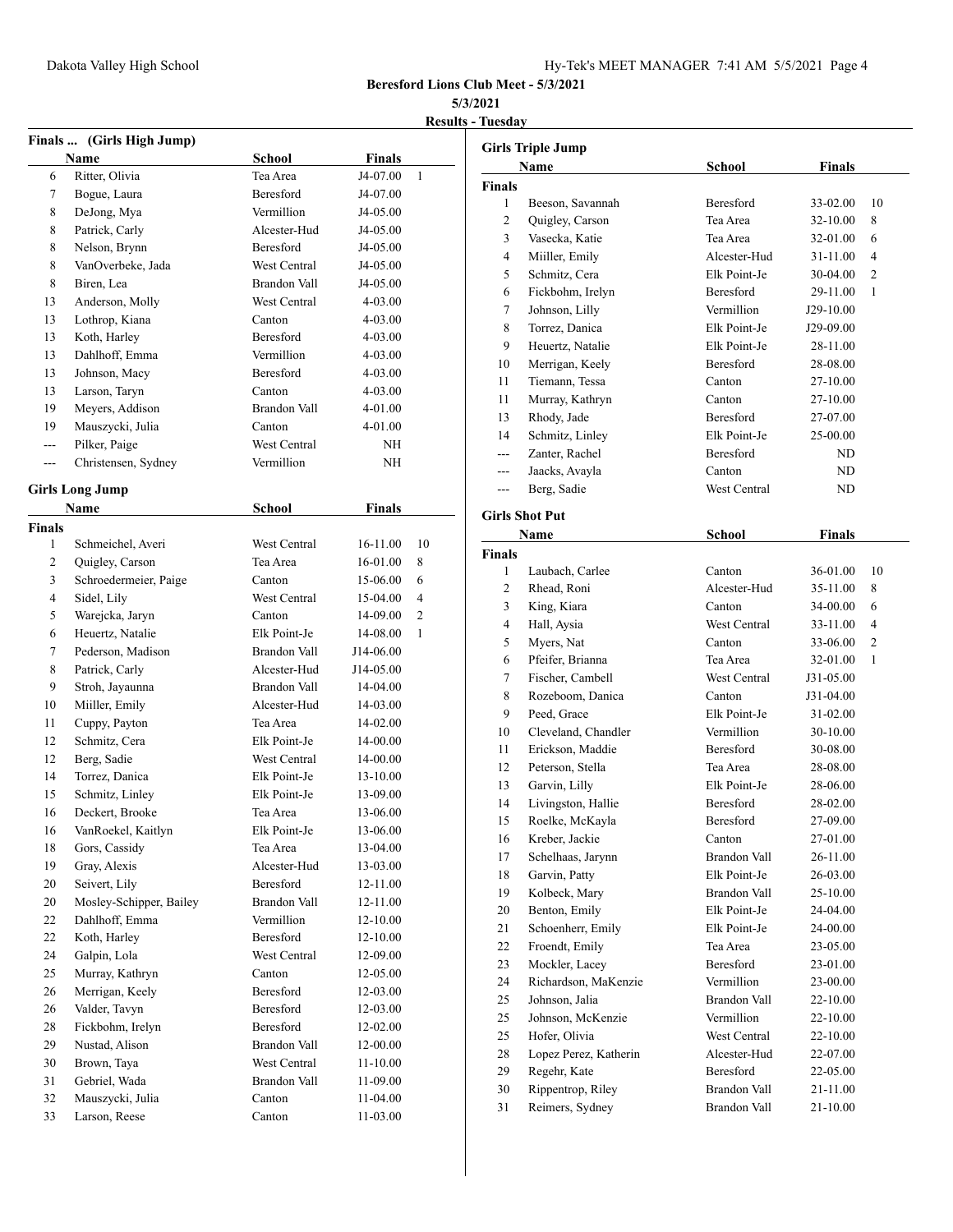**Results - Tuesday**

|                | Finals  (Girls Shot Put)   |                     |               | <b>Results</b> |
|----------------|----------------------------|---------------------|---------------|----------------|
|                | Name                       | School              | Finals        |                |
| 32             | Smith, Ashlynn             | Alcester-Hud        | 21-04.00      |                |
| ---            | Doering, Elly              | Alcester-Hud        | ND            |                |
|                |                            |                     |               |                |
|                | <b>Girls Discus Throw</b>  |                     |               |                |
|                | Name                       | School              | <b>Finals</b> |                |
| Finals         |                            |                     |               |                |
| 1              | Cleveland, Chandler        | Vermillion          | $102 - 01$    | 10             |
| 2              | Laubach, Carlee            | Canton              | 100-06        | 8              |
| 3              | Myers, Nat                 | Canton              | $96-10$       | 6              |
| $\overline{4}$ | VandeWeerd, Jenna          | Canton              | 92-11         | $\overline{4}$ |
| 5              | Pfeifer, Brianna           | Tea Area            | 91-09         | 2              |
| 6              | Rhead, Roni                | Alcester-Hud        | 89-02         | $\mathbf{1}$   |
| 7              | Koch, Josie                | West Central        | J82-09        |                |
| 8              | Roelke, McKayla            | Beresford           | J80-01        |                |
| 9              | Erickson, Maddie           | <b>Beresford</b>    | 79-11         |                |
| 10             | Peed, Grace                | Elk Point-Je        | 79-04         |                |
| 11             | Garvin, Lilly              | Elk Point-Je        | 78-09         |                |
| 12             | Rozeboom, Danica           | Canton              | 78-02         |                |
| 13             | Mockler, Lacey             | Beresford           | $77-02$       |                |
| 14             | King, Kiara                | Canton              | $76-10$       |                |
| 15             | Froendt, Emily             | Tea Area            | 74-03         |                |
| 16             | Decker, Lydia              | Tea Area            | $72 - 10$     |                |
| 17             | Peterson, Stella           | Tea Area            | 72-08         |                |
| 18             | Richardson, MaKenzie       | Vermillion          | 71-02         |                |
| 19             | Ebert, Sarah               | Beresford           | 70-09         |                |
| 20             | Garvin, Patty              | Elk Point-Je        | 68-09         |                |
| 21             | Livingston, Hallie         | Beresford           | 67-01         |                |
| 22             | Lopez Perez, Katherin      | Alcester-Hud        | 64-05         |                |
| 23             | Smith, Ashlynn             | Alcester-Hud        | 63-06         |                |
| 24             | Hofer, Olivia              | <b>West Central</b> | $60 - 10$     |                |
| 25             | Johnson, McKenzie          | Vermillion          | 56-00         |                |
| 26             | Fischer, Cambell           | West Central        | 55-08         |                |
| 27             | Bannwarth, Mia             | Brandon Vall        | 53-09         |                |
| 28             | Hassebroek, Maura          | Brandon Vall        | 51-03         |                |
| 29             | Jellis, Leah               | Brandon Vall        | $50-04$       |                |
| 30             | Benton, Emily              | Elk Point-Je        | 44-06         |                |
| 31             | Trout, Madison             | Brandon Vall        | $42 - 10$     |                |
| 32             | Leman, Sarah               | Brandon Vall        | $39-10$       |                |
| ---            | Schoenherr, Emily          | Elk Point-Je        | ND            |                |
| $---$          | Doering, Elly              | Alcester-Hud        | ND            |                |
|                | <b>Boys 100 Meter Dash</b> |                     |               |                |
|                | Name                       | School              | <b>Finals</b> |                |
| Finals         |                            |                     |               |                |
| 1              | Berens, Mason              | West Central        | 11.47         | 10             |
| 2              | Thompson, Noah             | <b>Brandon Vall</b> | 11.50         | 8              |
| 3              | Duffy, Tyler               | Tea Area            | 11.60         | 6              |
| 4              | Schmitt, Sam               | Tea Area            | 11.64         | 4              |
| 5              | Johnson, Kaden             | Tea Area            | 11.72         | 2              |
| 6              | Johnson, Layton            | West Central        | 11.78         | 1              |
| 7              | Hodge, Dreavin             | Brandon Vall        | 11.79         |                |
| 8              | Fridrich, Peyton           | Beresford           | 11.93         |                |
| 9              | Cuka, Gunnar               | West Central        | 12.00         |                |
| 10             | McDermott, Noah            | Elk Point-Je        | 12.01         |                |
|                |                            |                     |               |                |

| 11             | Opland, Andrew                    | Tea Area            | 12.02                 |
|----------------|-----------------------------------|---------------------|-----------------------|
| 12             | Weatherill, Brooks                | Brandon Vall        | 12.11                 |
| 13             | Swatek, Benjamin                  | Elk Point-Je        | 12.14                 |
| 14             | Zirpel, Justin                    | West Central        | 12.17                 |
| 15             | Scarmon, Jakob                    | Elk Point-Je        | 12.27                 |
| 16             | VanDeStroet, Tadesse              | Canton              | 12.31                 |
| 17             | Anthony, Marcus                   | Brandon Vall        | 12.35                 |
| 18             | Jost, Jesse                       | West Central        | 12.54                 |
| 19             | Hertz, Ty                         | Vermillion          | 12.56                 |
| 20             | Tadlock, Jaxsen                   | Beresford           | 12.73                 |
| 21             | Larson, Aaron                     | Beresford           | 12.75                 |
| 22             | Bisbee, Tristan                   | Brandon Vall        | 12.79                 |
| 22             | Stenen, Jack                      | Beresford           | 12.79                 |
| 24             | Timmins, Carson                   | Elk Point-Je        | 12.92                 |
| 25             | Hallaway, William                 | Alcester-Hud        | 12.99                 |
| 26             | Reiners, Mason                    | Tea Area            | 13.01                 |
| 27             | Lichtenberg, Jacob                | Elk Point-Je        | 13.07                 |
| 28             | Anderson, Kaden                   | Beresford           | 13.20                 |
| 29             | Stensland, Vaughn                 | Canton              | 13.36                 |
| 30             | Gustad, Seth                      | Canton              | 13.64                 |
| 31             | Santos, Raven                     | Canton              | 13.85                 |
| 32             | Christensen, Jensen               | Alcester-Hud        | 14.07                 |
| 33             | Schroeder, Hayden                 | Vermillion          | 14.18                 |
| 34             | Kast, Mike                        | Alcester-Hud        | 15.31                 |
| 35             | Thompson, Lance                   | Canton              | 16.22                 |
|                |                                   |                     |                       |
|                | <b>Boys 200 Meter Dash</b>        |                     |                       |
|                | <b>Name</b>                       | School              | Finals                |
|                |                                   |                     |                       |
| Finals         |                                   |                     |                       |
| 1              | Goehring, Tyler                   | Elk Point-Je        | 23.34<br>10           |
| 2              | Eidsness, Derek                   | West Central        | 23.55<br>8            |
| 3              | Berens, Mason                     | <b>West Central</b> | 6<br>23.92            |
| $\overline{4}$ | Thompson, Noah                    | Brandon Vall        | 4<br>23.97            |
| 5              | Duffy, Tyler                      | Tea Area            | 2<br>23.98            |
| 6              | Nielsen, Wyatt                    | West Central        | $\mathbf{1}$<br>24.20 |
| 7              | Johnson, Layton                   | West Central        | 24.27                 |
| 8              | Limmer, Josh                      | <b>Beresford</b>    | 24.61                 |
| 9              | Peschel, Konnor                   | <b>Brandon Vall</b> | 24.72                 |
| 10             | Fridrich, Peyton                  | Beresford           | 24.88                 |
| 11             | Briest, Kyler                     | Brandon Vall        | 24.89                 |
| 12             | Swatek, Benjamin                  | Elk Point-Je        | 25.12                 |
| 13             | VanDeStroet, Tadesse              | Canton              | 25.56                 |
| 14             | Johnson, Kaden                    | Tea Area            | 25.68                 |
| 15             | Hueser, Lucas                     | Elk Point-Je        | 25.76                 |
| 16             | Valder, Gaval                     | Beresford           | 25.82                 |
| 17             | Anthony, Marcus                   | Brandon Vall        | 25.86                 |
| 18             | Hertz, Ty                         | Vermillion          | 25.94                 |
| 19             | Moore, Kayden                     | Elk Point-Je        | 25.99                 |
| 20             | Hallaway, William                 | Alcester-Hud        | 26.63                 |
| 20             | Ouimet, Pierce                    | Beresford           | 26.63                 |
| 22             | Tadlock, Jaxsen                   | Beresford           | 26.69                 |
| 23             | VanDeStroet, Biruk                | Canton              | 26.71                 |
| 24             | Bennet, Ian                       | Tea Area            | 27.05                 |
| 25             | Merkle, Josh                      | Canton              | 27.34                 |
| 26<br>27       | Stensland, Vaughn<br>Gustad, Seth | Canton<br>Canton    | 27.60<br>27.93        |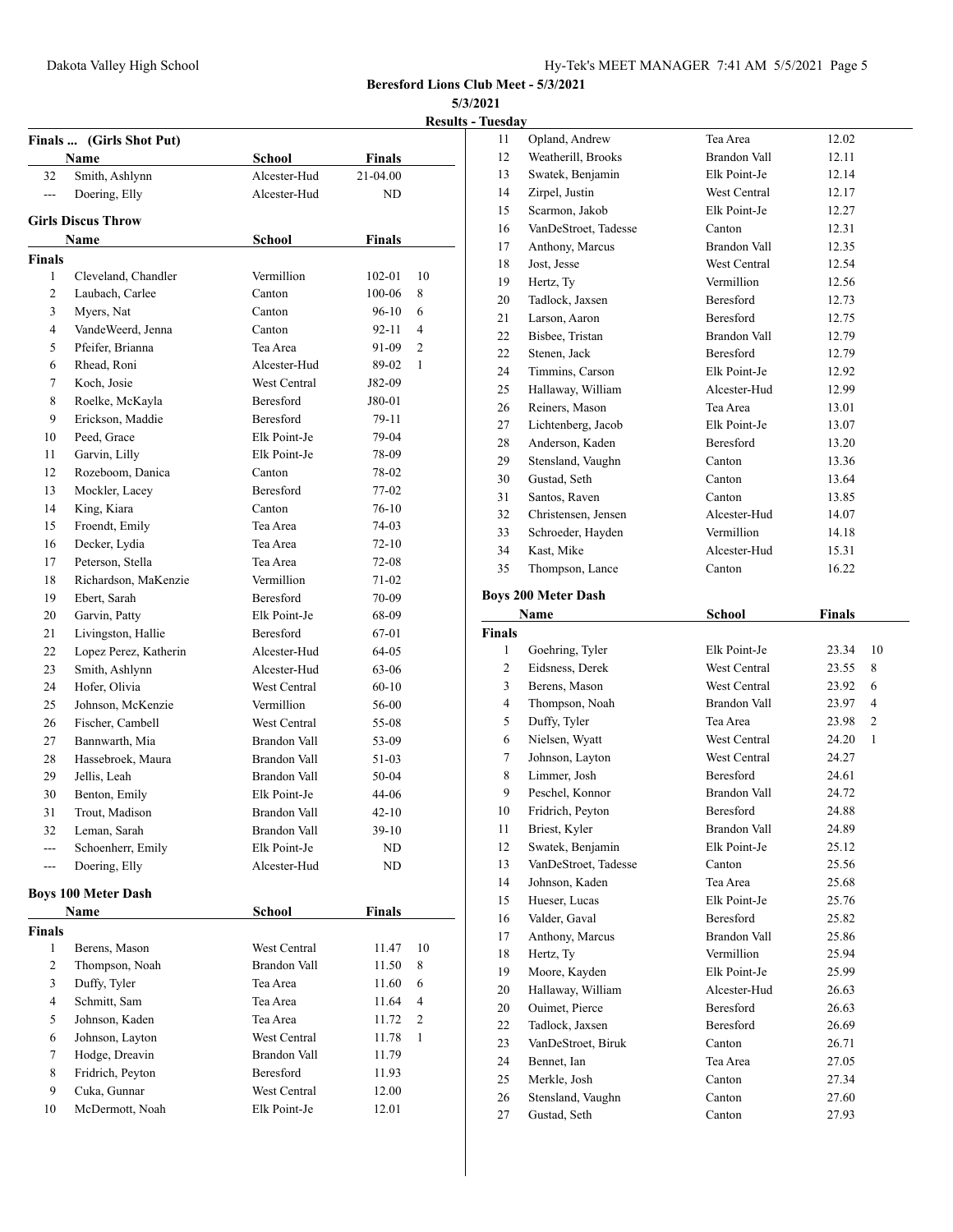|  | Results - Tuesdav |  |
|--|-------------------|--|
|  |                   |  |

|                |                                |                                  |                | <b>Results</b> |
|----------------|--------------------------------|----------------------------------|----------------|----------------|
|                | Finals  (Boys 200 Meter Dash)  |                                  |                |                |
|                | Name                           | <b>School</b>                    | <b>Finals</b>  |                |
| 28             | Schroeder, Hayden              | Vermillion<br>Alcester-Hud       | 29.37          |                |
| 29             | Christensen, Jensen            | Alcester-Hud                     | 29.97<br>31.49 |                |
| 30             | Kast, Mike                     |                                  |                |                |
|                | <b>Boys 400 Meter Run</b>      |                                  |                |                |
| <b>Finals</b>  | Name                           | School                           | <b>Finals</b>  |                |
| 1              | Watson, London                 | Brandon Vall                     | 53.50          | 10             |
| 2              | DeWitt, Joey                   | Brandon Vall                     | 53.84          | 8              |
| 3              | Borchardt, Cole                | Brandon Vall                     | 54.02          | 6              |
| 4              | Bortnem, Sabren                | Brandon Vall                     | 54.42          | 4              |
| 5              | Richards, Isaiah               | Beresford                        | 55.23          | 2              |
| 6              | Babb, Nathan                   | Tea Area                         | 55.28          | 1              |
| 7              |                                | Beresford                        |                |                |
| 8              | Nelson, Spencer<br>Wilson, Jax | Brandon Vall                     | 57.04<br>57.17 |                |
| 9              | Dahlhoff, Joel                 | Vermillion                       |                |                |
|                |                                | Elk Point-Je                     | 57.43          |                |
| 10             | Hanson, Ben                    | Elk Point-Je                     | 57.88          |                |
| 11             | Merkley, Garrett               |                                  | 58.94          |                |
| 12             | Valder, Gaval                  | Beresford<br><b>West Central</b> | 59.75          |                |
| 13             | Engen, Ashton                  |                                  | 59.85          |                |
| 14             | Sherard, Dylan                 | West Central                     | 1:00.02        |                |
| 15             | Stromer, Dylan                 | West Central                     | 1:00.42        |                |
| 16             | Moore, Kayden                  | Elk Point-Je                     | 1:01.07        |                |
| 17             | Heath, Owen                    | West Central                     | 1:02.41        |                |
| 18             | Moser, Macagen                 | Vermillion                       | 1:03.12        |                |
| 19             | Larson, Aaron                  | Beresford                        | 1:03.48        |                |
| 20             | Bennet, Ian                    | Tea Area                         | 1:04.73        |                |
| 21             | DeLay, Jon                     | Beresford                        | 1:05.47        |                |
| 22             | Kast, Mike                     | Alcester-Hud                     | 1:20.09        |                |
|                | <b>Boys 800 Meter Run</b>      |                                  |                |                |
|                | Name                           | School                           | <b>Finals</b>  |                |
| <b>Finals</b>  |                                |                                  |                |                |
| 1              | Dobney, Jakob                  | Vermillion                       | 2:04.90        | 10             |
| 2              | Atwood, Andrew                 | Beresford                        | 2:10.16        | 8              |
| 3              | Lyle, Gage                     | Beresford                        | 2:11.80        | 6              |
| $\overline{4}$ | Munsen, Eric                   | Tea Area                         | 2:13.43        | 4              |
| 5              | Freeburg, Jack                 | Vermillion                       | 2:13.72        | 2              |
| 6              | Chasing Hawk, Jacob            | Vermillion                       | 2:15.42        | $\mathbf{1}$   |
| 7              | Sherard, Dylan                 | West Central                     | 2:15.70        |                |
| 8              | Strunk, Ben                    | West Central                     | 2:17.03        |                |
| 9              | Anderson, Henry                | Vermillion                       | 2:17.35        |                |
| 10             | Jarding, Jude                  | West Central                     | 2:18.42        |                |
| 11             | Jelen, Holden                  | Tea Area                         | 2:19.28        |                |
| 12             | Stromer, Dylan                 | West Central                     | 2:19.43        |                |
| 13             | Zephier, Eric                  | Vermillion                       | 2:22.55        |                |
| 14             | Kleinhans, Mateo               | Alcester-Hud                     | 2:22.78        |                |
| 15             | Thompson, Peyton               | Tea Area                         | 2:25.24        |                |
| 16             | Groen, Tyler                   | Brandon Vall                     | 2:25.33        |                |
| 17             | Gebhard, Gabe                  | West Central                     | 2:26.49        |                |
| 18             | Ridley, Scott                  | Beresford                        | 2:27.46        |                |
| 19             | Irey, Bergen                   | Brandon Vall                     | 2:28.17        |                |
| 20             | Watkins, Robert                | Beresford                        | 2:33.31        |                |
| 21             | DeLay, Jon                     | Beresford                        | 2:35.07        |                |

| <u>l'uesday</u> |                               |                     |               |                |
|-----------------|-------------------------------|---------------------|---------------|----------------|
| 22              | Strand, Pat                   | Canton              | 2:36.31       |                |
| 23              | Newell, Jacob                 | Brandon Vall        | 2:36.86       |                |
| 24              | Sprecher, Caden               | Brandon Vall        | 2:39.07       |                |
| 25              | Moser, Macagen                | Vermillion          | 2:39.92       |                |
| 26              | Hanson, Ben                   | Elk Point-Je        | 2:43.33       |                |
| 27              | Sieber, Peyton                | Tea Area            | 2:49.45       |                |
| 28              | Feenstra, Cooper              | Brandon Vall        | 2:58.93       |                |
|                 | <b>Boys 1600 Meter Run</b>    |                     |               |                |
|                 | <b>Name</b>                   | <b>School</b>       | Finals        |                |
| <b>Finals</b>   |                               |                     |               |                |
| 1               | Ruhaak, Riley                 | Vermillion          | 4:42.01       | 10             |
| 2               | Atwood, Andrew                | Beresford           | 4:45.64       | 8              |
| 3               | Lyle, Gage                    | <b>Beresford</b>    | 5:02.55       | 6              |
| 4               | Strunk, Ben                   | West Central        | 5:03.24       | $\overline{4}$ |
| 5               | Anderson, Henry               | Vermillion          | 5:08.07       | $\overline{2}$ |
| 6               | VanDeStroet, Biruk            | Canton              | 5:12.71       | $\mathbf{1}$   |
| 7               | Coughlin, Camden              | Brandon Vall        | 5:13.44       |                |
| 8               | Jelen, Holden                 | Tea Area            | 5:13.86       |                |
| 9               | Groen, Dustin                 | Brandon Vall        | 5:14.80       |                |
| 10              | Cordell, Tommy                | <b>Beresford</b>    | 5:15.64       |                |
| 11              | Kleinhans, Mateo              | Alcester-Hud        | 5:15.74       |                |
| 12              | Rebarcheck, Christian         | Canton              | 5:36.04       |                |
| 13              | Kadarkaraisamy, Varun         | Vermillion          | 5:39.17       |                |
| 14              | Stark, Blake                  | <b>West Central</b> | 5:39.32       |                |
| 15              | VanderWoude, Cade             | West Central        | 5:40.88       |                |
| 16              | Kayser, Alex                  | Tea Area            | 5:42.19       |                |
| 17              | Stallman, Griffin             | West Central        | 5:42.49       |                |
| 18              | Seiner, Brady                 | Vermillion          | 5:43.60       |                |
| 19              | Suter, Isaac                  | Canton              | 5:48.92       |                |
| 20              | Presler, Ryan                 | Brandon Vall        | 6:03.40       |                |
| 21              | Dominguez, Joaquin            | Vermillion          | 6:03.42       |                |
| 22              | Halber, Michael               | Tea Area            | 6:11.43       |                |
| 23              | Sieber, Peyton                | Tea Area            | 6:19.56       |                |
| 24              | Petersen, Dane                | <b>Brandon Vall</b> | 6:51.97       |                |
| 25              | Gillespie, Levi               | Beresford           | 7:01.22       |                |
|                 | <b>Boys 3200 Meter Run</b>    |                     |               |                |
|                 | Name                          | School              | Finals        |                |
| Finals          |                               |                     |               |                |
| 1               | Ruhaak, Riley                 | Vermillion          | 10:24.13      | 10             |
| $\overline{c}$  | Wells, Cameron                | Beresford           | 10:54.55      | 8              |
| 3               | Dahlhoff, Joel                | Vermillion          | 11:02.48      | 6              |
| 4               | Schneider, Brian              | <b>Brandon Vall</b> | 11:03.39      | 4              |
| 5               | Rausch, Jace                  | Tea Area            | 11:13.08      | 2              |
| 6               | Peters, Mikah                 | Brandon Vall        | 11:16.60      | 1              |
| 7               | Cordell, Tommy                | Beresford           | 11:33.00      |                |
| 8               | Santi, Jakson                 | Brandon Vall        | 11:34.10      |                |
| 9               | Strom, Cameron                | Beresford           | 11:49.74      |                |
| 10              | Roberts, Tate                 | <b>Brandon Vall</b> | 12:13.57      |                |
| 11              | Waltner, Bradley              | Tea Area            | 12:23.44      |                |
|                 | <b>Boys 110 Meter Hurdles</b> |                     |               |                |
|                 | Name                          | School              | <b>Finals</b> |                |
| Finals          |                               |                     |               |                |
| 1               | VanHemert, Aaron              | Brandon Vall        | 17.68         | 10             |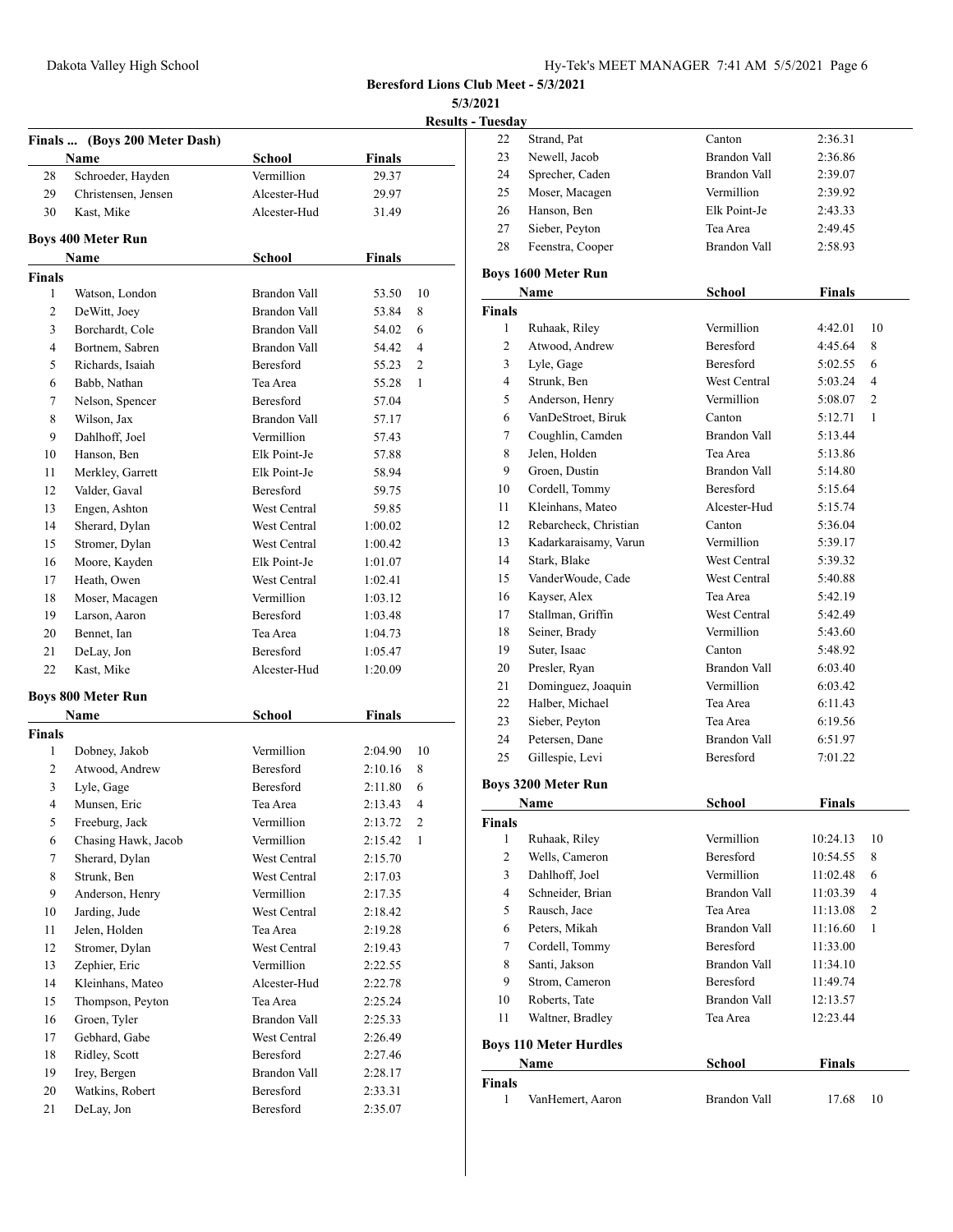**Results - Tuesday**

|               |                                                 |                     |                         | <b>Results</b> |
|---------------|-------------------------------------------------|---------------------|-------------------------|----------------|
|               | Finals  (Boys 110 Meter Hurdles)<br><b>Name</b> | <b>School</b>       | Finals                  |                |
| 2             | Van Otterloo, Tate                              | <b>Beresford</b>    | 18.00                   | 8              |
| 3             | Limmer, Josh                                    | Beresford           | 18.64                   | 6              |
| 4             | Ask, Kale                                       | Canton              | 19.00                   | 4              |
| 5             | McCracken, Canaan                               | Canton              | 19.99                   | 2              |
| 6             | Spears, Del'voun                                | <b>Brandon Vall</b> | 20.02                   | 1              |
| 7             | Minnaert, Ean                                   | Tea Area            | 20.09                   |                |
| 8             | Korthals, Simon                                 | Beresford           | 20.72                   |                |
|               | <b>Boys 300 Meter Hurdles</b>                   |                     |                         |                |
|               | Name                                            | <b>School</b>       | <b>Finals</b>           |                |
| <b>Finals</b> |                                                 |                     |                         |                |
| $\mathbf{1}$  | Goehring, Tyler                                 | Elk Point-Je        | 41.05                   | 10             |
| 2             | McDermott, Noah                                 | Elk Point-Je        | 46.46                   | 8              |
| 3             | VanHemert, Aaron                                | Brandon Vall        | 47.15                   | 6              |
| 4             | Spears, Del'voun                                | <b>Brandon Vall</b> | 47.81                   | 4              |
| 5             | Limmer, Josh                                    | Beresford           | 47.87                   | $\overline{c}$ |
| 6             | Fleming, Johnny                                 | Vermillion          | 48.29                   | 1              |
| 7             | Ask, Kale                                       | Canton              | 48.95                   |                |
|               |                                                 |                     |                         |                |
| 8             | Van Otterloo, Tate                              | Beresford           | 50.48                   |                |
| 9             | Minnaert, Ean                                   | Tea Area            | 51.16                   |                |
| 10            | Korthals, Simon                                 | Beresford           | 52.05                   |                |
| 11            | Berens, Carson                                  | West Central        | 52.18                   |                |
| 12            | McCracken, Canaan                               | Canton              | 55.18                   |                |
|               | <b>Boys 4x100 Meter Relay</b>                   |                     |                         |                |
|               | Team                                            | <b>Relay</b>        | <b>Finals</b>           |                |
| <b>Finals</b> |                                                 |                     |                         |                |
| 1             | Tea Area                                        | A                   | 45.42                   | 10             |
|               | 1) Schmitt, Sam                                 | 2) Lake, Austin     |                         |                |
|               | 3) Duffy, Tyler                                 | 4) Beach, Braden    |                         |                |
| 2             | Beresford                                       | А                   | 45.98                   | 8              |
|               | 1) Fridrich, Peyton                             | 2) Richards, Isaiah |                         |                |
|               | 3) Limmer, Josh                                 | 4) Orr, Max         |                         |                |
| 3             | <b>Brandon Valley</b>                           | A                   | 46.76                   | 6              |
|               | 1) Hodge, Dreavin                               | 2) Briest, Kyler    |                         |                |
|               | 3) Binger, Grayden                              | 4) Peschel, Konnor  |                         |                |
| 4             | West Central                                    | A                   | 47.19                   | 4              |
|               | 1) Cuka, Gunnar                                 | 2) Nielsen, Wyatt   |                         |                |
|               | 3) Jost, Jesse                                  | 4) Colon, Isaiah    |                         |                |
| 5             | Canton                                          | А                   | 48.68                   | 2              |
|               | 1) Eben, Payton                                 | 2) Henderson, Caleb |                         |                |
|               | 3) Aasheim, Tate                                |                     | 4) VanDeStroet, Tadesse |                |
| 6             | Elk Point-Jefferson                             | А                   | 48.69                   | 1              |
|               | 1) Schmitz, Devon                               | 2) Timmins, Carson  |                         |                |
|               | 3) Moore, Kayden                                | 4) Hueser, Lucas    |                         |                |
|               | <b>Boys 4x200 Meter Relay</b>                   |                     |                         |                |
|               | Team                                            | Relay               | Finals                  |                |
| Finals        |                                                 |                     |                         |                |
| 1             | Tea Area                                        | А                   | 1:34.77                 | 10             |
|               | 1) Schmitt, Sam                                 | 2) Lake, Austin     |                         |                |
|               | 3) Duffy, Tyler                                 | 4) Beach, Braden    |                         |                |

| <u>Tuesday</u> |                               |       |                          |    |
|----------------|-------------------------------|-------|--------------------------|----|
| 2              | <b>Brandon Valley</b>         | А     | 1:38.20                  | 8  |
|                | 1) Watson, London             |       | 2) Blok, Jesse           |    |
|                | 3) Hodge, Dreavin             |       | 4) DeWitt, Joey          |    |
| 3              | Elk Point-Jefferson           | А     | 1:41.31                  | 6  |
|                | 1) Scarmon, Alex              |       | 2) Scarmon, Jakob        |    |
|                | 3) Geary, Hunter              |       | 4) Swatek, Benjamin      |    |
| 4              | Beresford                     | А     | 1:41.70                  | 4  |
|                | 1) Tjaden, Ashton             |       | 2) Nelson, Spencer       |    |
|                | 3) Valder, Gaval              |       | 4) Van Otterloo, Tate    |    |
| 5              | West Central                  | А     | 1:42.90                  | 2  |
|                | 1) Heath, Owen                |       | 2) Schulte, Caleb        |    |
|                | 3) Jost, Jesse                |       | 4) Nielsen, Wyatt        |    |
| 6              | Canton                        | А     | 1:45.55                  | 1  |
|                | 1) Ask, Kale                  |       | 2) Merkle, Josh          |    |
|                | 3) Aasheim, Tate              |       | 4) VanDeStroet, Tadesse  |    |
|                |                               |       |                          |    |
|                | <b>Boys 4x400 Meter Relay</b> |       |                          |    |
|                | Team                          | Relay | <b>Finals</b>            |    |
| <b>Finals</b>  |                               |       |                          |    |
| 1              | <b>Brandon Valley</b>         | А     | 3:38.93                  | 10 |
|                | 1) DeWitt, Joey               |       | 2) Bortnem, Sabren       |    |
|                | 3) Borchardt, Cole            |       | 4) Watson, London        |    |
| 2              | Beresford                     | A     | 3:42.34                  | 8  |
|                | 1) Wilson, Hayden             |       | 2) Orr, Max              |    |
|                | 3) Nelson, Spencer            |       | 4) Richards, Isaiah      |    |
| 3              | Tea Area                      | А     | 3:43.49                  | 6  |
|                | 1) Babb, Nathan               |       | 2) McKnelly, Ethan       |    |
|                | 3) Thompson, Blake            |       | 4) Munsen, Eric          |    |
| 4              | Elk Point-Jefferson           | А     | 3:49.03                  | 4  |
|                | 1) McDermott, Noah            |       | 2) Schmitz, Devon        |    |
|                | 3) Scarmon, Alex              |       | 4) Scarmon, Jakob        |    |
| 5              | Vermillion                    | А     | 4:01.03                  | 2  |
|                | 1) Freeburg, Jack             |       | 2) Anderson, Henry       |    |
|                | 3) Chasing Hawk, Jacob        |       | 4) Seiner, Brady         |    |
|                | <b>Boys 4x800 Meter Relay</b> |       |                          |    |
|                | Team                          | Relay | Finals                   |    |
| Finals         |                               |       |                          |    |
| 1              | Vermillion                    | А     | 8:55.21                  | 10 |
|                | 1) Freeburg, Jack             |       | 2) Chasing Hawk, Jacob   |    |
|                | 3) Dahlhoff, Joel             |       | 4) Dobney, Jakob         |    |
| 2              | Beresford                     | А     | 9:34.38                  | 8  |
|                | 1) Wells, Cameron             |       | 2) Strom, Cameron        |    |
|                | 3) Cordell, Tommy             |       | 4) Ridley, Scott         |    |
| 3              | <b>Brandon Valley</b>         | А     | 9:38.90                  | 6  |
|                | 1) Dathe, Jackson             |       | 2) Feldkamp, Levi        |    |
|                | 3) Tidemann, Brady            |       | 4) Brummels, Austin      |    |
| 4              | West Central                  | А     | 9:47.34                  | 4  |
|                | 1) Stark, Blake               |       | 2) Setten, Erik          |    |
|                | 3) VanderWoude, Cade          |       | 4) Gebhard, Gabe         |    |
| 5              | Canton                        | А     | 10:00.38                 | 2  |
|                | 1) Suter, Isaac               |       | 2) Rebarcheck, Christian |    |
|                | 3) VanDeStroet, Biruk         |       | 4) Strand, Pat           |    |
|                |                               |       |                          |    |
|                |                               |       |                          |    |
|                |                               |       |                          |    |
|                |                               |       |                          |    |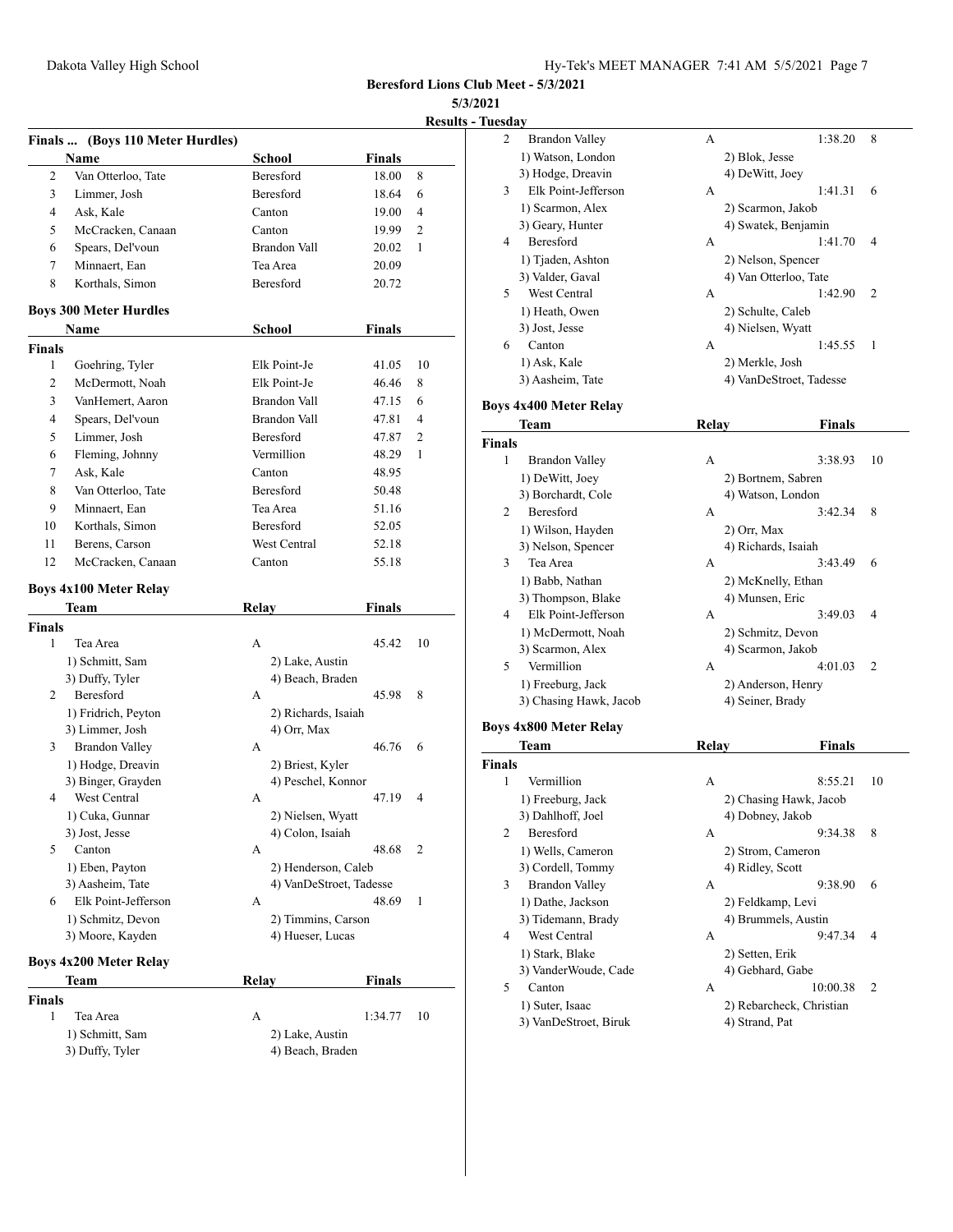## **5/3/2021**

# **Results - Tuesday**

|               | <b>Boys 1600 Sprint Medley</b> |                       |               |    |
|---------------|--------------------------------|-----------------------|---------------|----|
|               | Team                           | Relay                 | Finals        |    |
| <b>Finals</b> |                                |                       |               |    |
| 1             | West Central                   | А                     | 3:46.32       | 10 |
|               | 1) Johnson, Layton             | 2) Berens, Mason      |               |    |
|               | 3) Eidsness, Derek             | 4) Schumacher, Justin |               |    |
| 2             | Canton                         | A                     | 4:07.14       | 8  |
|               | 1) Eben, Payton                | 2) Henderson, Caleb   |               |    |
|               | 3) Rager, Carter               | 4) Mastalir, Pierce   |               |    |
| 3             | <b>Brandon Valley</b>          | А                     | 4:09.32       | 6  |
|               | 1) Weatherill, Brooks          | 2) Bisbee, Tristan    |               |    |
|               | 3) Binger, Grayden             | 4) Macarthur, Kurtis  |               |    |
| 4             | Elk Point-Jefferson            | A                     | 4:12.16       | 4  |
|               | 1) Timmins, Carson             | 2) Geary, Hunter      |               |    |
|               | 3) Hueser, Lucas               | 4) Scarmon, Alex      |               |    |
| 5             | Beresford                      | A                     | 4:20.02       | 2  |
|               | 1) Sveeggen, Carter            | 2) Roelke, Billy      |               |    |
|               | 3) Shegrud, Michael            | 4) Klungseth, Cody    |               |    |
| 6             | Tea Area                       | A                     | 4:40.27       | 1  |
|               | 1) Reiners, Mason              | 2) Opland, Andrew     |               |    |
|               | 3) Halber, Michael             | 4) Kayser, Alex       |               |    |
|               | <b>Boys High Jump</b>          |                       |               |    |
|               | Name                           | <b>School</b>         | Finals        |    |
| <b>Finals</b> |                                |                       |               |    |
| 1             | McKnelly, Ethan                | Tea Area              | J5-09.00      | 10 |
| 2             | Mathews, Ian                   | Beresford             | J5-07.00      | 8  |
| 2             | Scarmon, Jakob                 | Elk Point-Je          | J5-07.00      | 6  |
| 4             | Timmins, Carson                | Elk Point-Je          | J5-03.00      | 1  |
| 4             | Orr, Max                       | Beresford             | J5-03.00      |    |
| 4             | Nielsen, Wyatt                 | West Central          | J5-03.00      | 3  |
| 4             | Shegrud, Michael               | Beresford             | J5-03.00      |    |
| 4             | Erickson, Connor               | Brandon Vall          | J5-03.00      | 3  |
|               | Hallaway, William              | Alcester-Hud          | NΗ            |    |
| ---           | Schulte, Caleb                 | West Central          | NΗ            |    |
| ---           | Miller, Damon                  | Tea Area              | NH            |    |
| ---           | Ronellenfitch, Daenton         | Elk Point-Je          | NH            |    |
| ---           | Heath, Owen                    | West Central          | NH            |    |
| ---           | Blok, Jesse                    | <b>Brandon Vall</b>   | NH            |    |
|               | Dowd, Caden                    | Brandon Vall          | NH            |    |
| ---           | Brummels, Austin               | Brandon Vall          | NΗ            |    |
|               | <b>Boys Long Jump</b>          |                       |               |    |
|               | Name                           | <b>School</b>         | <b>Finals</b> |    |
| Finals        |                                |                       |               |    |
| 1             | Beach, Braden                  | Tea Area              | 23-04.00      | 10 |
| 2             | Goehring, Tyler                | Elk Point-Je          | 20-03.00      | 8  |
| 3             | Schmitz, Devon                 | Elk Point-Je          | 19-07.00      | 6  |
| 4             | Cuka, Gunnar                   | West Central          | 19-03.00      | 4  |
| 5             | Binger, Grayden                | Brandon Vall          | 18-10.00      | 2  |
| 6             | Zephier, Eric                  | Vermillion            | J18-10.00     | 1  |
| 7             | Thompson, Noah                 | Brandon Vall          | J18-10.00     |    |
| 8             | Ronellenfitch, Daenton         | Elk Point-Je          | J18-00.00     |    |
| 8             | Diericks, Braden               | West Central          | J18-00.00     |    |

Thompson, Blake Tea Area 17-11.00

| <u>ruesuay</u> |                         |                     |               |    |
|----------------|-------------------------|---------------------|---------------|----|
| 11             | Colon, Isaiah           | West Central        | 17-09.00      |    |
| 11             | Wilson, Hayden          | Beresford           | 17-09.00      |    |
| 13             | Babb, Nathan            | Tea Area            | 17-07.00      |    |
| 14             | Zirpel, Justin          | West Central        | 17-06.00      |    |
| 15             | Schulte, Caleb          | <b>West Central</b> | 17-00.00      |    |
| 16             | Hallaway, William       | Alcester-Hud        | 16-07.00      |    |
| 17             | Visscher, Damen         | Brandon Vall        | 16-00.00      |    |
| 18             | Ouimet, Pierce          | Beresford           | 15-06.00      |    |
| 19             | Minnaert, Ean           | Tea Area            | 15-05.00      |    |
| 20             | Roelke, Billy           | <b>Beresford</b>    | 15-01.00      |    |
| 21             | Bommersbach, Jack       | Brandon Vall        | 14-09.00      |    |
| 22             | Meline, Joe             | <b>Brandon Vall</b> | 14-08.00      |    |
| 23             | Sveeggen, Carter        | <b>Beresford</b>    | 14-07.00      |    |
| 24             | Watkins, Robert         | Beresford           | 14-03.00      |    |
| 25             | Klungseth, Ryne         | Beresford           | 13-07.00      |    |
| 26             | Gustad, Seth            | Canton              | 13-06.00      |    |
| 27             | Geary, Hunter           | Elk Point-Je        | 12-07.00      |    |
| 28             | Kast, Mike              | Alcester-Hud        | 12-06.00      |    |
| ---            | Lake, Austin            | Tea Area            | ND.           |    |
|                |                         |                     |               |    |
|                | <b>Boys Triple Jump</b> |                     |               |    |
|                | Name                    | School              | <b>Finals</b> |    |
| <b>Finals</b>  |                         |                     |               |    |
| 1              | Goehring, Tyler         | Elk Point-Je        | 42-05.75      | 10 |
| 2              | Klungseth, Cody         | Beresford           | 39-11.00      | 8  |
| 3              | Wilson, Hayden          | <b>Beresford</b>    | 39-10.00      | 6  |
| 4              | Schmitz, Devon          | Elk Point-Je        | 38-04.50      | 4  |
| 5              | Cuka, Gunnar            | West Central        | 37-06.25      | 2  |
| 6              | Stenen, Jack            | Beresford           | 35-07.00      | 1  |
| 7              | Anderson, Kaden         | <b>Beresford</b>    | J35-00.50     |    |
| 8              | Bommersbach, Jack       | Brandon Vall        | J34-05.75     |    |
| 9              | Stensland, Vaughn       | Canton              | 33-06.75      |    |
| 10             | Engen, Ashton           | West Central        | 33-02.00      |    |
| 11             | Price, Trevin           | West Central        | 33-01.75      |    |
| 12             | Erickson, Connor        | Brandon Vall        | 33-00.50      |    |
| 13             | Ouimet, Pierce          | Beresford           | 32-01.75      |    |
| 14             | Geary, Hunter           | Elk Point-Je        | 31-00.75      |    |
| 15             | Visscher, Damen         | Brandon Vall        | 30-07.75      |    |
|                | Colon, Isaiah           | West Central        | ND            |    |
|                | Gustad, Seth            | Canton              | ND            |    |
|                | Blok, Jesse             | Brandon Vall        | ND            |    |
|                |                         |                     |               |    |
|                | <b>Boys Shot Put</b>    |                     |               |    |
|                | <b>Name</b>             | School              | <b>Finals</b> |    |
| <b>Finals</b>  |                         |                     |               |    |
| 1              | Peed, Drake             | Elk Point-Je        | 56-01.00      | 10 |
| 2              | Rettedal, Luke          | Tea Area            | 47-06.00      | 8  |
| 3              | Ellingson, Caden        | Tea Area            | 45-06.00      | 6  |
| 4              | McInernery, Luke        | Elk Point-Je        | 44-10.00      | 4  |
| 5              | Livermore, Josh         | West Central        | 44-01.00      | 2  |
| 6              | Traub-Jensen, Braden    | West Central        | 41-04.00      | 1  |
| 7              | Schurch, Landon         | Beresford           | J41-01.00     |    |
| 8              | Kasten, Aiden           | <b>Brandon Vall</b> | J39-06.00     |    |
| 9              | Brady, Zach             | Vermillion          | 38-02.00      |    |
| 10             | Samayoa, Rodrigo        | Alcester-Hud        | 37-08.00      |    |
| 11             | Tjaden, Ashton          | Beresford           | 37-03.00      |    |
|                |                         |                     |               |    |
|                |                         |                     |               |    |
|                |                         |                     |               |    |